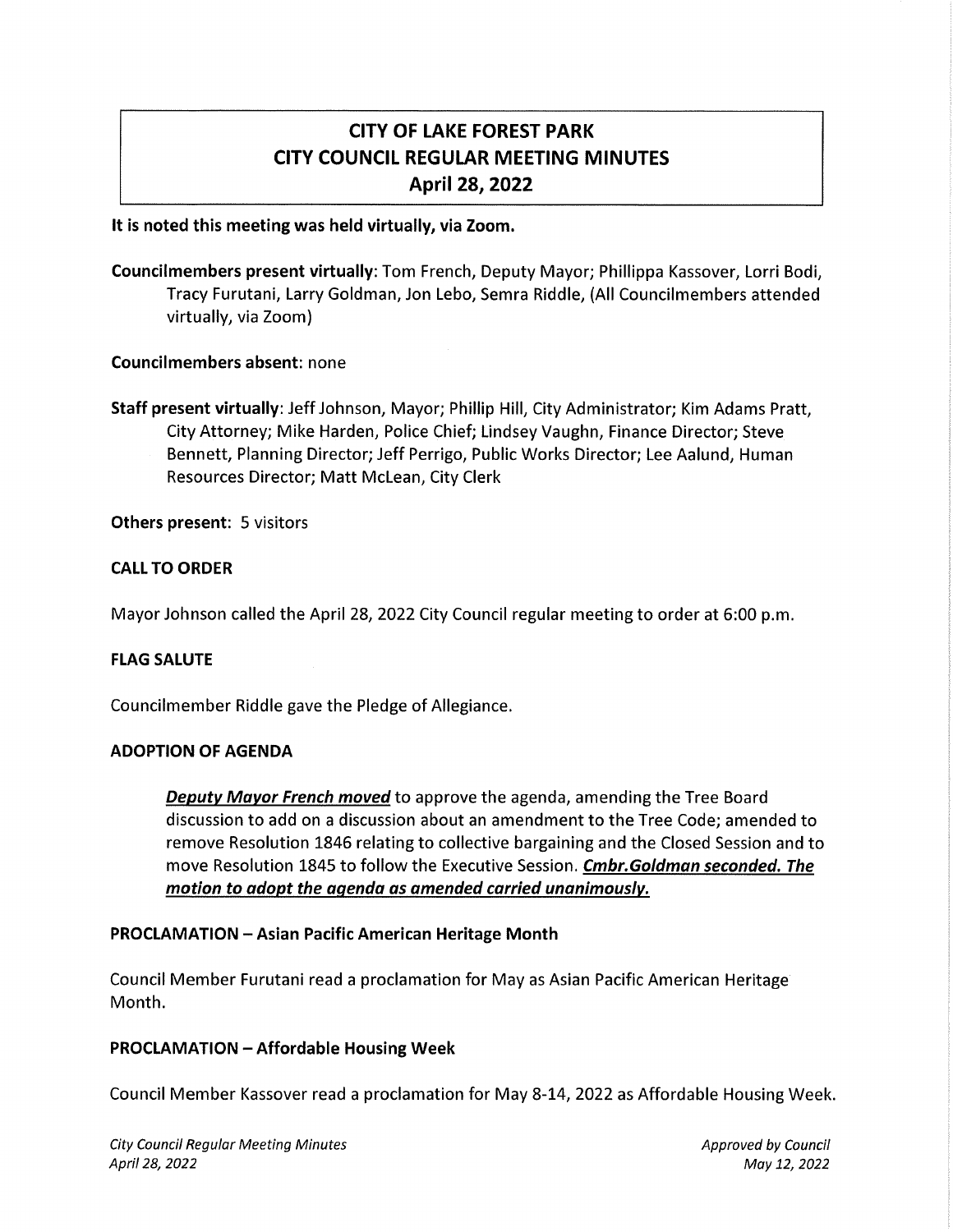Joe Cunningham, Youth Eastside Services, thanked the Council for the proclamation and gave a brief update.

# **PROCLAMATION - Municipal Clerks Week**

Mayor Johnson read a proclamation for May 1-7, 2022 as Municipal Clerks Week.

# **PRESENTATION -Tree Board Work Plan and potential amendments for the Tree Code**

Tree Board Chair Richard Olmstead and Planning Director Bennett gave a presentation about the 2022 Tree Board Work Plan, including proposed amendments to the tree code, and answered questions from the Council.

The consensus of the Council was to continue with the work plan and prepare the amendments for the tree code for a future meeting.

# **CITIZEN COMMENTS**

The following members of the audience shared comments with the Council:

• Sarah Phillips from Lake Forest Park gave a short update regarding the Climate Town Hall that occurred on April 23, 2022.

# **Confirmation Review - Library Advisory Committee Reappointments**

Mr. Hill presented the item and responded to questions.

*Cmbr.Kassover moved* to confirm the Mayor's reappointments to the Library Advisory Committee as follows:

- Position 1 Shannon McLeod, 3-year term to expire 2/28/2025
- Position 2 Alexa Johnson, 3-year term to expire 2/28/2025
- Position 3 Kathleen Fernandes, for a short term through July 2022, recruitment for replacement to be conducted after July for a partial term to expire 2/28/2025

# *Cmbr. Bodi seconded. The motion to confirm the Mayor's reappointments to the Library Advisory Committee carried unanimously.*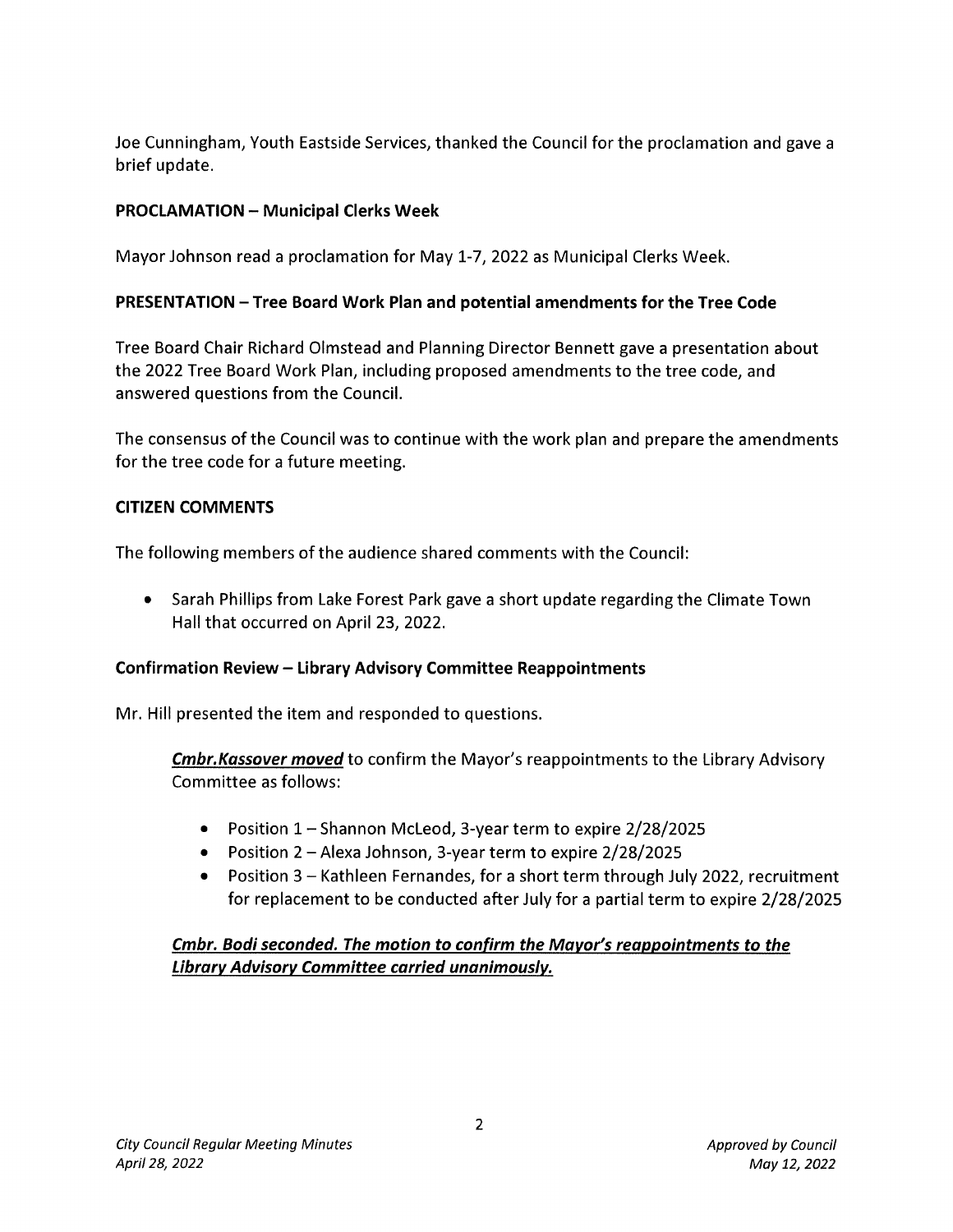### CONSENT CALENDAR

Cmbr. Riddle moved to approve the consent calendar as presented. Deputy Mayor French seconded. The motion to approve the consent calendar as presented carried unanimously.

- 1. April 14, 2022 City Council Work Session Minutes
- 2. April 14, 2022 City Council Regular Meeting Minutes
- 3. Approval of City Expenditures for the Period Ending April 28, 2022, covering Claims Fund Check Nos. 83483 through 83540, in the amount of \$397,981.57, Payroll Fund ACH transactions in the amount of \$176,394.52; and Direct Deposit in the amount of \$170,766.15 are approved; additional transactions are Elavon, \$587.54; Lexis Nexis, \$257.26; Washington State Excise Tax, \$7,661.36; total approved Claims Fund transactions, \$753,648.40. Checks 83500 and 83501 were voided due to printer error.

# ORDINANCE 1239/Granting to Level 3 Communications, LLC, a Master Use Permit for Five Years

City Attorney Pratt presented the item and responded to questions.

**Deputy Mayor French moved** to approve as presented Ordinance 1239/Granting to Level 3 Communications, LLC a Master Permit for Five Years. Cmbr. Riddle seconded. The motion to approve Ordinance 1239 carried unanimously.

ORDINANCE 1240/ Amending the 2020-2022 Budgeted Positions and Salary Schedule for the Public Works Department Reorganization

Directors Perrigo presented the item and responded to questions.

Cmbr. Kassover moved to suspend the three-touch rule for this item. Cmbr. Riddle seconded. The motion to suspend the rules for Ordinance 1240 was approved unanimously.

Cmbr. Kassover moved to approve as presented Ordinance 1240/Amending the 2020- 2022 Budgeted Positions and Salary Schedule for the Public Works Department Reorganization. Cmbr. Riddle seconded. The motion to approve Ordinance 1240 carried unanimously.

RESOLUTION 1844/ Amending Resolution 1836 to Increase the Number of Members on the Climate Action Committee, and Final Confirmation of Student Climate Action Committee Applicants

City Administrator Hill presented the item and responded to questions.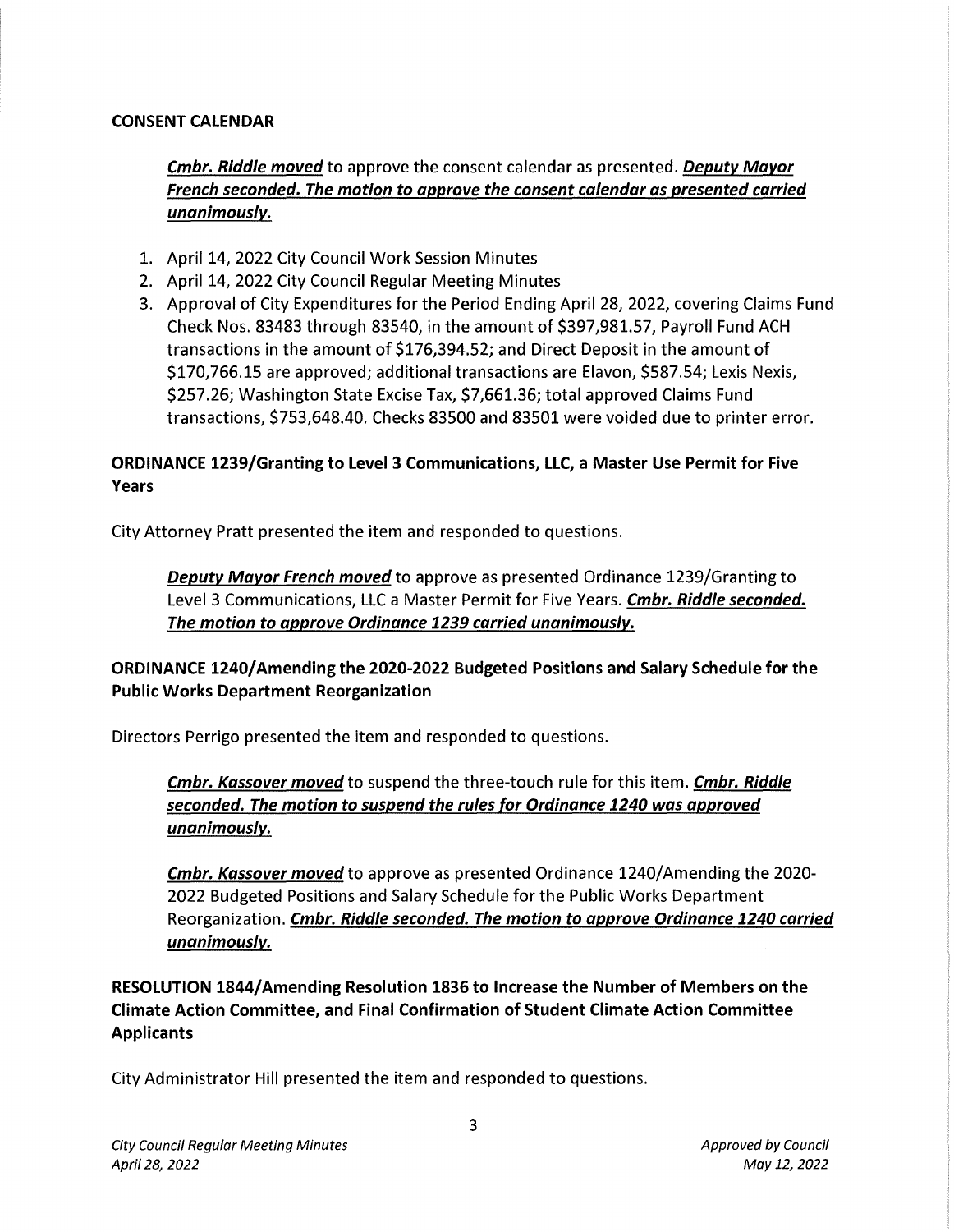Deputy Mayor French moved to suspend the three-touch rule for this item. Cmbr. Kassover seconded. The motion to suspend the rules for Resolution 1844 was approved unanimously.

**Deputy Mayor French moved to approve as presented Resolution 1844/Amending** Resolution 1836 to Increase the Number of Members on the Climate Action Committee. Cmbr. Furutani seconded. The motion to approve Resolution 1844 carried unanimously.

Deputy Mayor French moved to appoint Anna Côté and Isabella Tancreti as student members of the Climate Action Committee for three-year terms to expire 2/28/2025. Cmbr. Bodi seconded. The motion to appoint the student members as presented carried unanimously.

RESOLUTION 1846/ Authorizing the Mayor to Sign a Collective Bargaining Agreement between the City and the Lake Forest Park Police Guild

This item and the associated Closed Session were removed from the agenda at the beginning of the meeting.

### Executive Session - Pending/Potential Litigation, per RCW 42.30.110(1)(i)

The City Council went into Executive Session at 8:15 p.m., for approximately 15 minutes, for pending/potential litigation, per RCW 42.30.110(1)(i). It was noted that action may be taken following the Executive Session.

The City Council returned from Executive Session at 8:30 p.m.

RESOLUTION 1845/0ne Washington Memorandum of Understanding between Washington Municipalities Relating to the Allocation and Use of Settlement Proceeds from Litigation against Pharmaceutical Supply Chain Defendant

Cmbr. Riddle moved to suspend the three-touch rule for this item. Deputy Mayor French seconded. The motion to suspend the rules for Resolution 1845 was approved unanimously.

City Administrator Hill presented the item and responded to questions.

**Cmbr. Kassover moved** to approve as presented Resolution 1845/Authorizing Mayor to Sign the One Washington Memorandum of Understanding between Washington Municipalities Relating to the Allocation and Use of Settlement Proceeds from Litigation